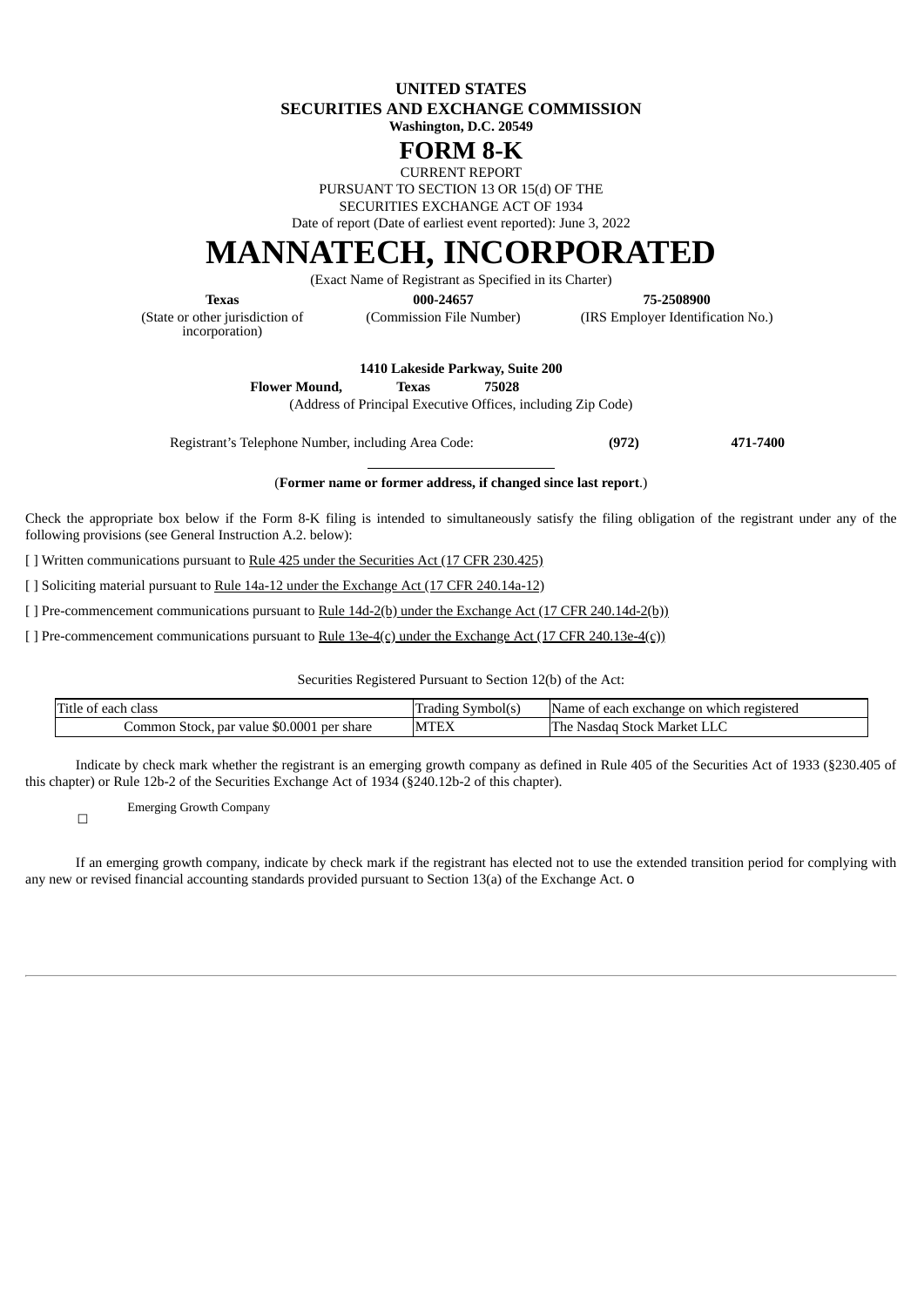#### **Item 8.01. Other Event.**

On June 3, 2022, Mannatech, Incorporated issued a press release announcing that the Board had declared a dividend for the first quarter of 2022. A copy of the press release is attached as Exhibit 99.1 to this Current Report on Form 8-K.

#### **Item 9.01 Financial Statements and Exhibits**

#### **Exhibit Number Description**

[99.1](#page-2-0)\* "Press Release, dated June 3, 2022 titled ''Mannatech Declares First Quarter 2022 Dividend''

\*Furnished herewith.

## **SIGNATURES**

Pursuant to the requirements of the Securities Exchange Act of 1934, the registrant has duly caused this report to be signed on its behalf by the undersigned hereunto duly authorized.

Date: June 3, 2022

## **MANNATECH, INCORPORATED**

By: */s/ David Johnson*

David Johnson Chief Financial Officer